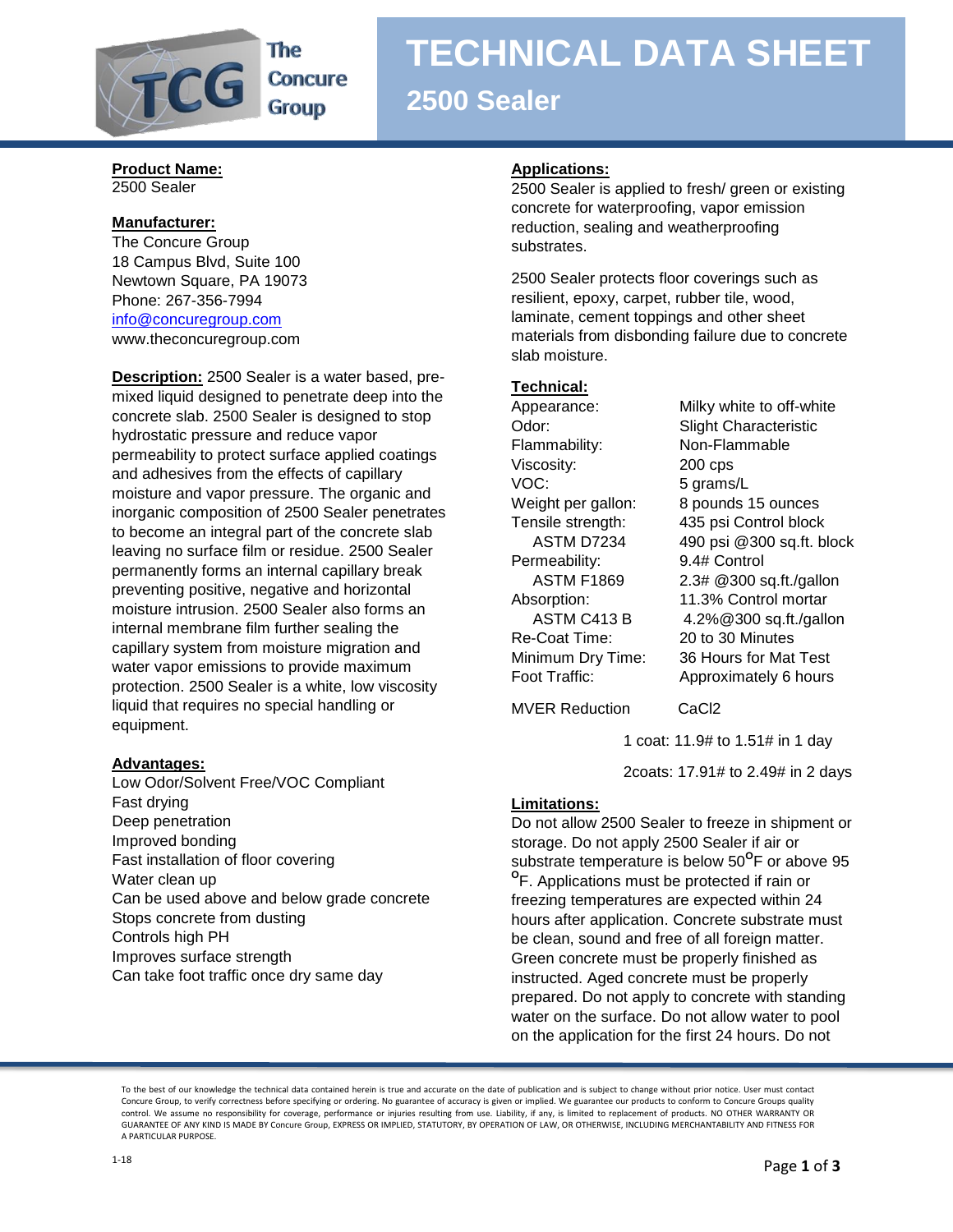

# **TECHNICAL DATA SHEET 2500 Sealer**

sand or grind concrete after 2500 Sealer application.

# **Site Testing:**

ASTM F1869 testing of Aged Concrete is conducted prior to floor preparation or 2500 Sealer application.

Please call for technical assistance if moisture vapor emissions are greater than 25 pounds.

## **Preparation:**

Aged Concrete must be shot blasted using a 330 shot. Curing agents or any other foreign matter must be removed. Sand or small aggregates must be visible (ICRI surface profile CSP  $3 - 5$ ). Grinding with a diamond grinder can be used. Diamond blades should be #20 diamonds. Thoroughly vacuum surface after preparation.

### **Cracks and Joints:**

All cracks, joints and saw cuts should be opened with a crack chaser and vacuum cleaned. Then, apply MVE² Water Based Epoxy System.

### **Expansion Joints:**

Consult with the architect or general contractor for design and instruction.

### **Mixing & Application:**

Mix 2500 Sealer with a 250 to 400 RPM drill and mixing paddle before using. Do not add anything to thin or entrain air during mixing. A two coat concrete surface application of 2500 Sealer is recommended using a low pressure sprayer.

### Fresh/Green Concrete:

2500 Sealer is applied to Green Concrete as soon as the concrete can be walked upon without damage and surface water is not visible. Approximately 6 to 12 hours in typical conditions. Initial application rate is 300 to 400 square feet per gallon. Do not pond 2500 Sealer or oversaturate the fresh concrete surface.

After sweeping or vacuuming the concrete surface, a second 2500 Sealer

application is applied at 300 to 400 square feet per gallon after 7 days for optimum performance. Constantly broom any puddles until 2500 Sealer is absorbed into the slab.

## Aged Concrete:

A two coat 2500 Sealer application is recommended to properly prepared Aged Concrete. The initial application rate is approximately 300 square feet per gallon. Absorption rates vary depending on the porosity of the concrete. Evenly distribute 2500 Sealer with a broom to remove excess material and puddles.

The first application should be damp and absorbed in 20 to 30 minutes. After the first coat has been absorbed, but not dry, a second application is applied at a rate of 300 to 400 square feet per gallon. Constantly broom any puddles of 2500 Sealer.

# **Subsequent Testing:**

Aged concrete applications of 2500 Sealer must dry at least 36 hours after application before mat testing. Cool, damp, high humidity conditions may extend time before initiating moisture testing.

Fresh / Green concrete applications of 2500 Sealer must dry at least 36 hours after the second application (7 Days) before mat testing. Cool, damp, high humidity conditions may extend time before initiating moisture testing.

Test area must be acclimated to conditions intended for installation and use at least 24 hours prior to conducting ASTM F710-11, Section X2.3 Mat Testing for moisture. Do not sand or grind area.

Ensure the mat testing remains in place and undisturbed for 72 hours for proper evaluation.

ASTM F1869 Calcium Chloride testing and ASTM F2659 Electronic Moisture Meter testing are found to be inaccurate at this stage.

To the best of our knowledge the technical data contained herein is true and accurate on the date of publication and is subject to change without prior notice. User must contact Concure Group, to verify correctness before specifying or ordering. No guarantee of accuracy is given or implied. We guarantee our products to conform to Concure Groups quality control. We assume no responsibility for coverage, performance or injuries resulting from use. Liability, if any, is limited to replacement of products. NO OTHER WARRANTY OR GUARANTEE OF ANY KIND IS MADE BY Concure Group, EXPRESS OR IMPLIED, STATUTORY, BY OPERATION OF LAW, OR OTHERWISE, INCLUDING MERCHANTABILITY AND FITNESS FOR A PARTICULAR PURPOSE.